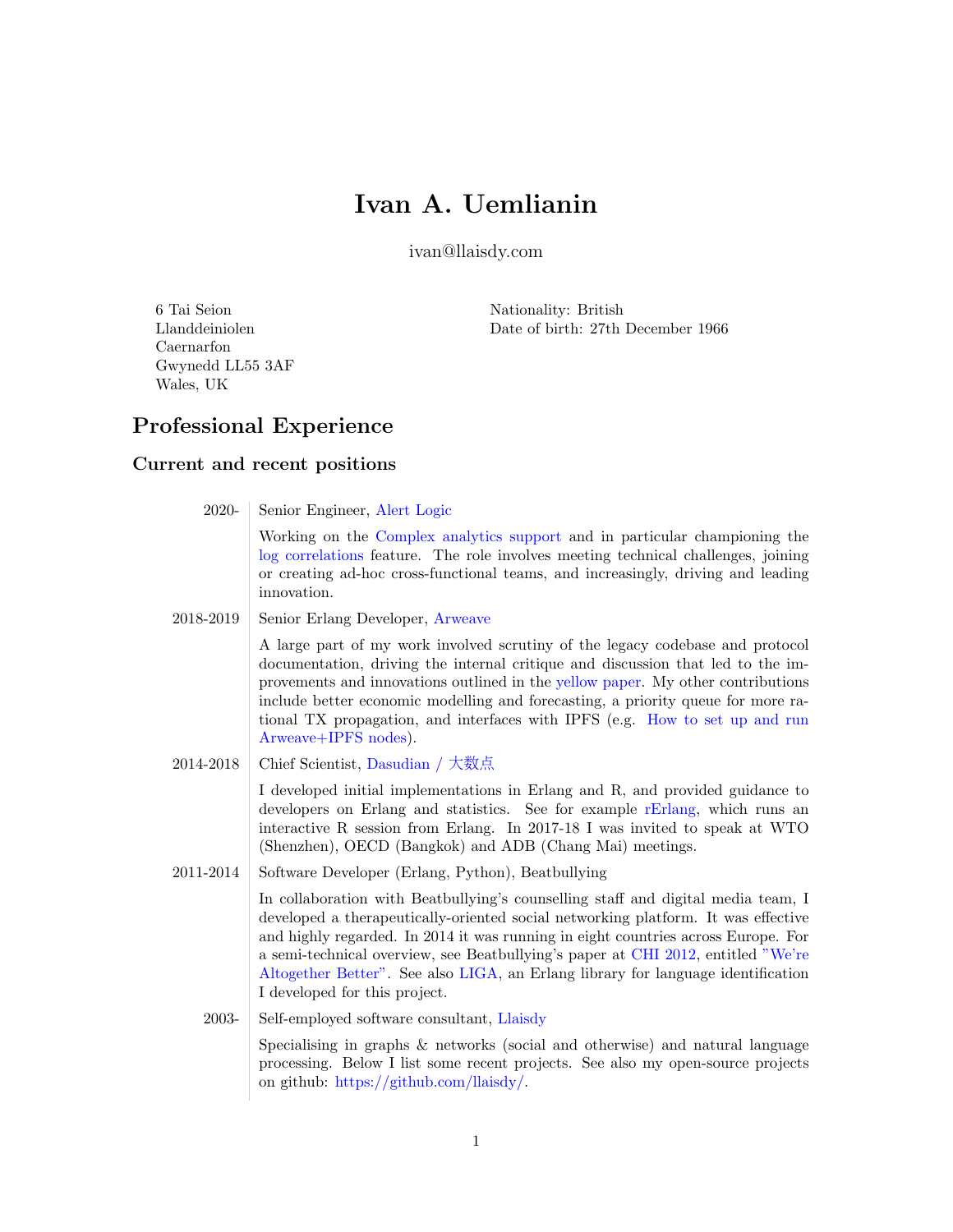#### Car hire website (2016-2020, intermittent)

Tech: complicated code archaeology; credit card payment APIs. The small focussed team working well together — me, a javascript developer, and the firm's CEO as domain expert and Filemaker developer — was the main attraction.

#### Corporate social networking (2015-2016)

For a GP alliance in Cheshire, I developed a social networking platform based around knowledge-sharing and continuous professional development, with a nurselocation matchmaking function.

#### Computing semantic similarity (2015)

For a UK medical startup, I ported a Java library that quantified semantic similarity between English sentences (based on WordNet) to Python.

#### SMPP gateway (2013-2014)

For a small international SMPP marketing company, I developed a reliable, highthroughput SMPP router. This delivered marketing SMS messages in volume to Europe and Africa. Notable tech: complex routing logic (on top of RabbitMQ); runtime code generation for highly concurrent access to information.

#### Big March (2010)

This was a digital marketing campaign which involved a "virtual march" across the web. I was the main server-side developer, working with frontenders and BB's digital team. The campaign won several prestigious international awards: [BeatBullying's campaign The Big March collects awards.](https://llaisdy.wordpress.com/2011/06/17/beatbullying-big-march-awards)

### Previous employment

| 2004-2010         | Research Officer, Language Technologies Unit, Canolfan Bedwyr, University of<br>Wales Bangor                                                                                                                                                                                                           |
|-------------------|--------------------------------------------------------------------------------------------------------------------------------------------------------------------------------------------------------------------------------------------------------------------------------------------------------|
|                   | Joined the team developing infrastructure used to develop Welsh & Irish synthetic<br>voices (WISPR). Later, supervised an innovative machine translation project for<br>Welsh news subtitles; managed project and implemented recogniser for desktop<br>command-and-control application.               |
| 2002-2003         | Project Leader, Speech Recognition Research and Development, Jura Technology<br>Limited                                                                                                                                                                                                                |
|                   | Successfully applied for, won and completed a DTI Smart project to develop a pro-<br>to type speech-recognition plug-in for Jura Technology's categorisation and knowl-<br>edge management software.                                                                                                   |
| 2001-2002         | Head of Topic Map Development, Jura Technology Limited<br>Developed Topic Map processor as part of Jura's automatic categorisation and<br>knowledge management software. Participated in strategic business planning.<br>Represented Jura in international discussions, e.g. at OASIS.                 |
| 1994-1999         | Teaching fellow, School of Psychology, University of Wales Bangor<br>Organised $\&$ taught under- $\&$ post-graduate courses and projects, introducing web-<br>based teching $\&$ assessment where appropriate. This often involved managing a<br>small team of staff, as well as supporting students. |
| March-May<br>1996 | Visiting fellow, Department of English Philology, Pomor State University                                                                                                                                                                                                                               |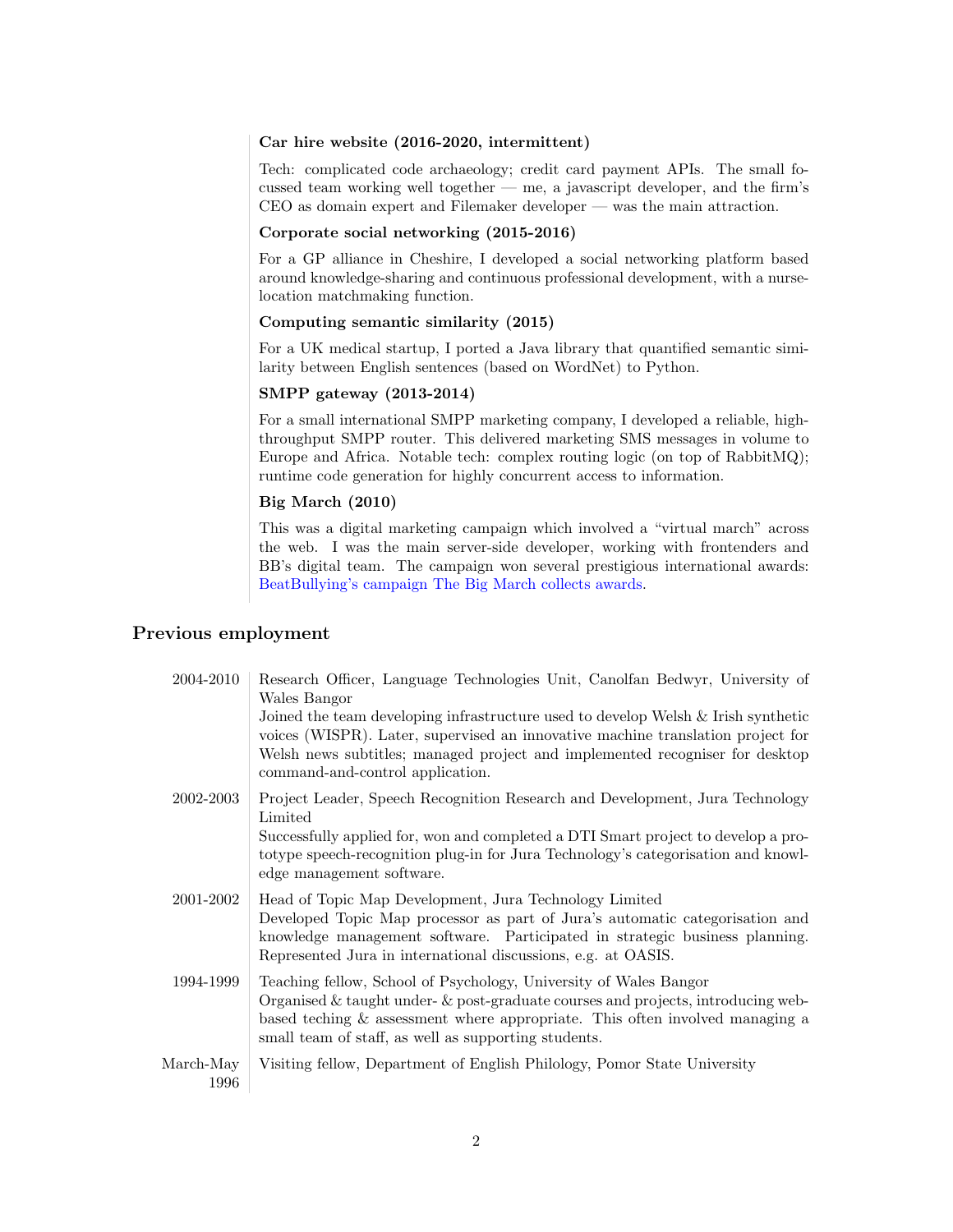|                   | Advised staff on course content; held seminars & tutorials on English phonetics<br>and rhetoric.                                                                                                                                                          |
|-------------------|-----------------------------------------------------------------------------------------------------------------------------------------------------------------------------------------------------------------------------------------------------------|
| 1989-1994         | Tutor (part-time), Department of Linguistics, University of Edinburgh<br>Held tutorials on linguistics and phonetics; marked exams & term papers; acted<br>as personal tutor; trained staff on the CHILDES child language database.                       |
| 1990-1993         | Editorial assistant (part-time), The encyclopaedia of language and linguistics,<br>Pergamon Press Ltd.<br>Carried out editorial work including proof-reading, and verification of bibliogra-<br>phies, enabling publication of the encyclopaedia on time. |
| 1989-1990         | Research associate, Centre for Speech Technology Research, University of Edin-<br>burgh<br>Developed & maintained a database of spoken British English, used in training<br>synthesisers & recognisers; trained staff in spectrograph analysis.           |
| June-Sept<br>1988 | Research assistant, Survey of the Gaelic dialects of Scotland, Dublin Institute for<br>Advanced Studies<br>Assisted in the compilation of phonetic data from paper to electronic media for<br>the Survey.                                                 |

### Publications

| 2019 Block Chain Based Intelligent Industrial Network. Automation, Control and In- |  |  |
|------------------------------------------------------------------------------------|--|--|
| telligent Systems, 7, 1.                                                           |  |  |

- 2018 "Big Data, Machine Learning, and Statistical Business Registers" Invited talk at Asian Development Bank Regional Conference on 2008 System of National Accounts. Chang Mai, Thailand, 2018/09/27.
- 2017 "Big Data and Bigger Pies" Invited talk at OECD Initiative for Policy Dialogue on Global Value Chains, Production Transformation and Development, 9th Plenary meeting. Bangkok, Thailand, 2017/11/16.

"The Internet of Value / 价值互联网" Invited talk at WTO Global Value Chain Innovation Development Summit. Shenzhen, China, 2017/10/13.

- 2009 Developing speech recognition software for command-and-control applications. Canolfan Bedwyr, University Bangor, final report for project Basic Speech Recognition 2008-9.
- 2008 Review of Dayley, B.: SAMS Teach Yourself Django in 24 Hours. CVu, 20, 3.
- 2007 Review of Chun, W. J.: Core Python Programming.  $CVu$ , 19, 5.

Review of Burke, D.: Speech Processing for IP Networks: Media Resource Control Protocol. CVu , 19, 4.

2006 Tools and resources for speech synthesis arising from a Welsh TTS project. Fifth Language Resources and Evaluation Conference (LREC), Genoa, Italy, 24-26 May 2006 (with Briony Williams & Rhys Jones).

Review of Martelli, Ravenscroft, Ascher (eds): Python Cookbook, 2nd edn. CVu , 18, 6.

Review of Rappin & Dunn: wxPython in Action. CVu , 18, 4.

Review of Lutz: Python Pocket Reference, 3rd edn. CVu , 18, 2.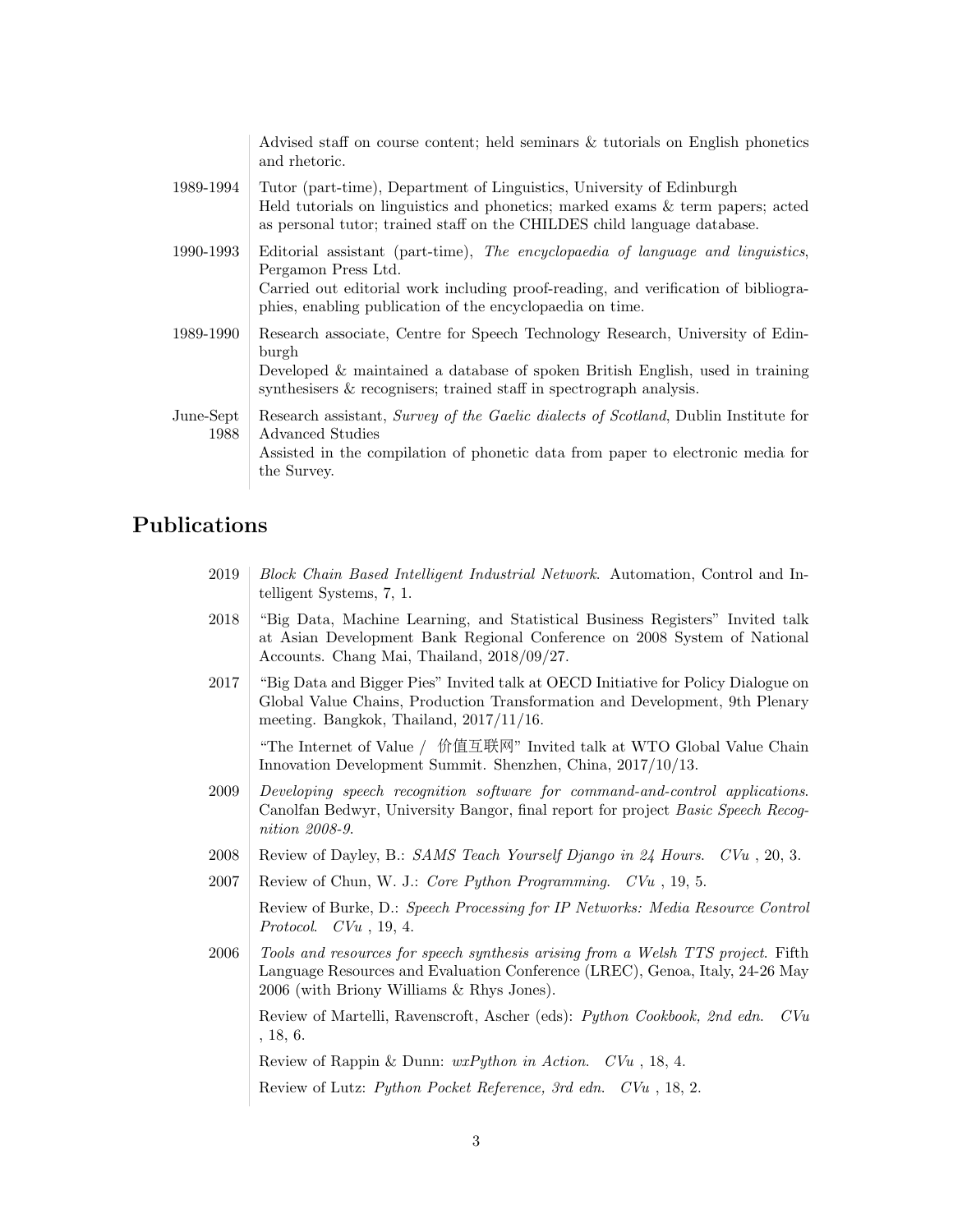| $\,2005\,$ | "SpeechCluster: A speech database builder's multitool" Paper given at Lesser<br>Used Languages & Computer Linguistics, European Academy Bozen/Bolzano,<br>Italy, October 2005.                     |
|------------|----------------------------------------------------------------------------------------------------------------------------------------------------------------------------------------------------|
|            | Review of Robertson, J. & S. Robertson: Requirements-Led Project Management.<br>$CVu$ , 17, 2.                                                                                                     |
|            | Review of Gottesdiener, Ellen: Requirements by Collaboration. CVu, 17, 2.                                                                                                                          |
| 2004       | Review of Niemeyer, P., et al. : Learning Java 2ed. CVu, 16, 6.                                                                                                                                    |
|            | Review of Palmer, Grant: Technical Java. CVu, 16, 6.                                                                                                                                               |
|            | Review of Lutz, Ascher: Learning Python, 2nd Ed. CVu, 16, 5.                                                                                                                                       |
|            | Review of Powers, Shelley: <i>Practical RDF. CVu</i> , 16, 2.                                                                                                                                      |
|            | Review of Korf, I., et al. : BLAST. CVu, 16, 2.                                                                                                                                                    |
|            | Review of Markel, S & D. Leon: Sequence Analysis in a Nutshell. $CVu$ , 16, 2.                                                                                                                     |
| 2003       | Review of Mertz, D.: Text Processing in Python. CVu, 15, 6.                                                                                                                                        |
| 2000       | Engaging text: assessing paraphrase and understanding. Studies in Higher Edu-<br>cation, 25, 3.                                                                                                    |
| 1999       | Review of Lightfoot, D.: The development of language: acquisition, change and<br>evolution. Journal of Child Language, 26, 3.                                                                      |
| 1998       | "Entertainment and education: a case study of a newsgroup as an on-line tutorial"<br>Paper given at Computers in Psychology conference, University of York. .                                      |
|            | "ASI & IT questionnaires and students' performance" Paper given at Computers<br>in Psychology conference, University of York. (with Mike Beverley).                                                |
|            | "A positive rôle for OMR forms in assessment" Paper given at Computers in<br>Psychology conference, University of York. (with Mike Beverley).                                                      |
|            | "Some problems with the Developmental Lexical Principles Framework" Paper<br>given at University of Sussex, School of Cognitive Science research seminar.                                          |
|            | "Vygotsky, quantification and lexical development" Paper given at University of<br>Wales Bangor, School of English and Linguistics research seminar.                                               |
| 1997       | "A formal analysis of dialogue and problem solving using a Vygotskyan paradigm"<br>Paper given at University of Wales Bangor School of Psychology Mini-Conference,<br>University of Wales, Bangor. |
| 1994       | "Particularising the intranet: the activity of syncretism in the child" Paper given<br>at University of Edinburgh Postgraduate Linguistics Conference.                                             |
|            |                                                                                                                                                                                                    |

## Education

- 2005 Diploma in Statistics, Open University
- 1995 Ph.D. in Linguistics, The development of the subject category in first language acquisition, University of Edinburgh
- 1989 M.A. Linguistics with Artificial Intelligence, University of Edinburgh